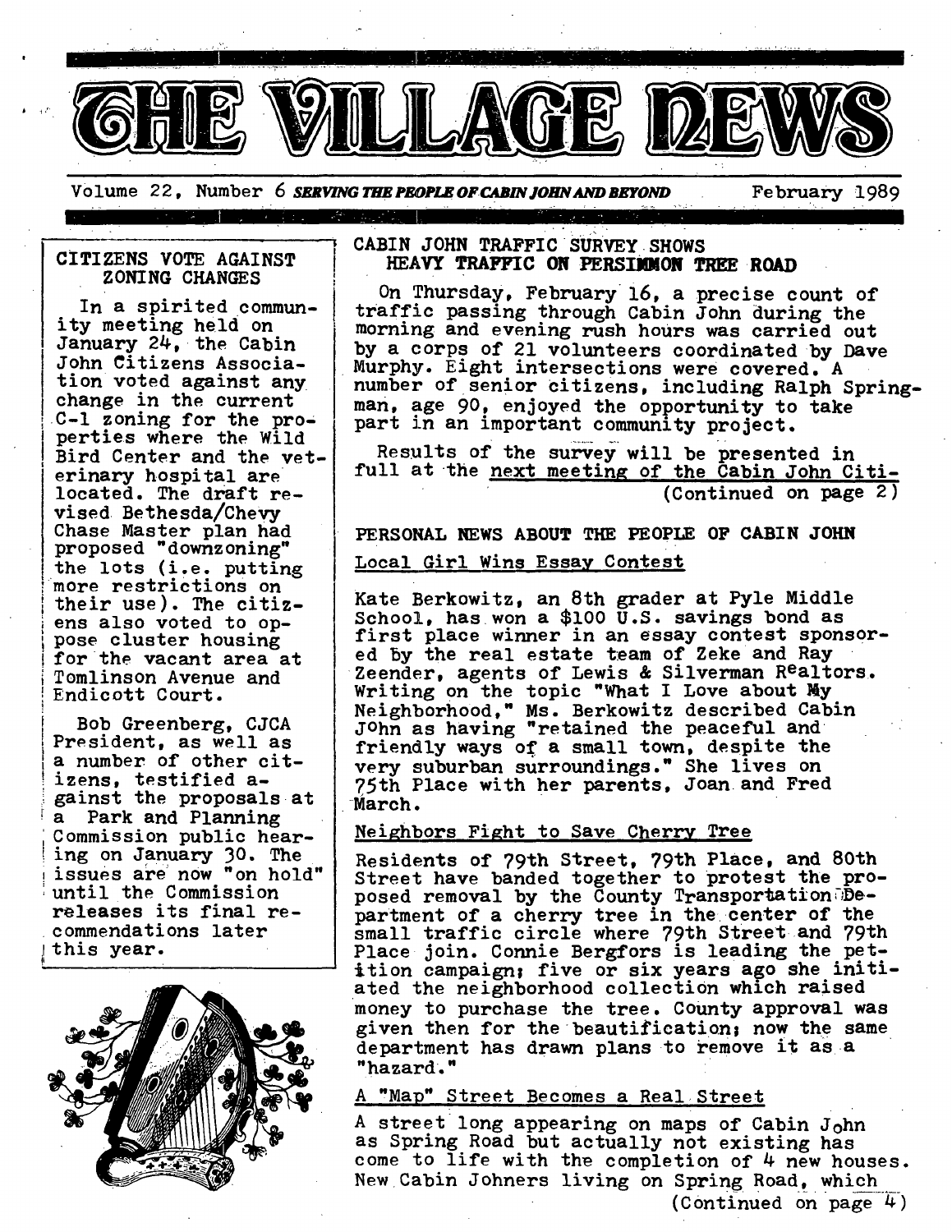# LETTERS TO THE EDITOR Joan Greene Responds

You have no idea what a treat the publication of the Clara Barton  $S$ chool  $\arctan t$ he January issue of "The Village News" held in store for me! First of all. I was thrilled to hear from Barbara Martin while she was preparing him, to be remembered<br>the article, and to catch both by the paper and the article, and to catch both by the paper and by<br>up a bit with some of my up a bit with some of my a former student, and to<br>favorite "kids" from the time for music years gone by. I loved the idea of commemorating iscing so unexpectedly. the last class with a  $I$  must thank you all<br>"publication of their sto- son thinking of way all publication of their  $s_{\text{tot}}$  for thinking of us--all ries.

Then, this past Monday, I was called from my classroom at Flower Hill Flementary to greet a visitor. Thinking it to be an irate parent, I took my time in getting there, only to find a strange man putting a copy of "The Village News" in my hand and stating that he was not in either of the pictures heart. In either of the pictures heart.<br>printed therein. The series are then conjugate in the series of the series of the series of the series of the

I thought I was pretty good at recognizing former students, but Mike Reid surely had changed! We had a grand visit and free to every house-<br>in the process discovered hold in Cabin John. in the process discovered hold in Cabin John.<br>that Mike is now older 0thers may subscribe that Mike is now older  $\frac{0 \text{ times may su}}{0 \text{ times}}$  and  $\frac{0}{0 \text{ times}}$  of our for \$5 a year. than about a third of our teaching staff at Flower Hill. (Of course, I have- (Continued from page i) was truly thrilled to see have the time for remin-

of us from the "last class"--and for affording me the opportunity to recall some very happy days with some very special students. They will never be forgotten, the five classes of my first years in MCPS. We shared some very happy and very sad times, and they will always have a special place in my memory and in my

# **EHE VILLAGE DEWS**

is published monthly except in July and December and is sent

n't aged--just Mike!) I zens Association on Tuesday, February 28, at 8 p.m. at the Cabin John United Methodist Church, 77th and MacArthur. The meeting will also hear a progress report on the renovation of the Clara Barton School.

> Murphy said that a preliminary assessment of the traffic count showed that 80% of the cars coming inbound on MacArthur during the peak morning hour (7:30 to 8:30) originated from Persimmon Tree Road. He also noted that inbound and outbound traffic from MacArthur on and off the Parkway was about equal, with slightly more cars turnthan coming off it. About 50% of the cars turning up Wilson Lane and Goldsboro Road from MacArthur had Virginia licenses.



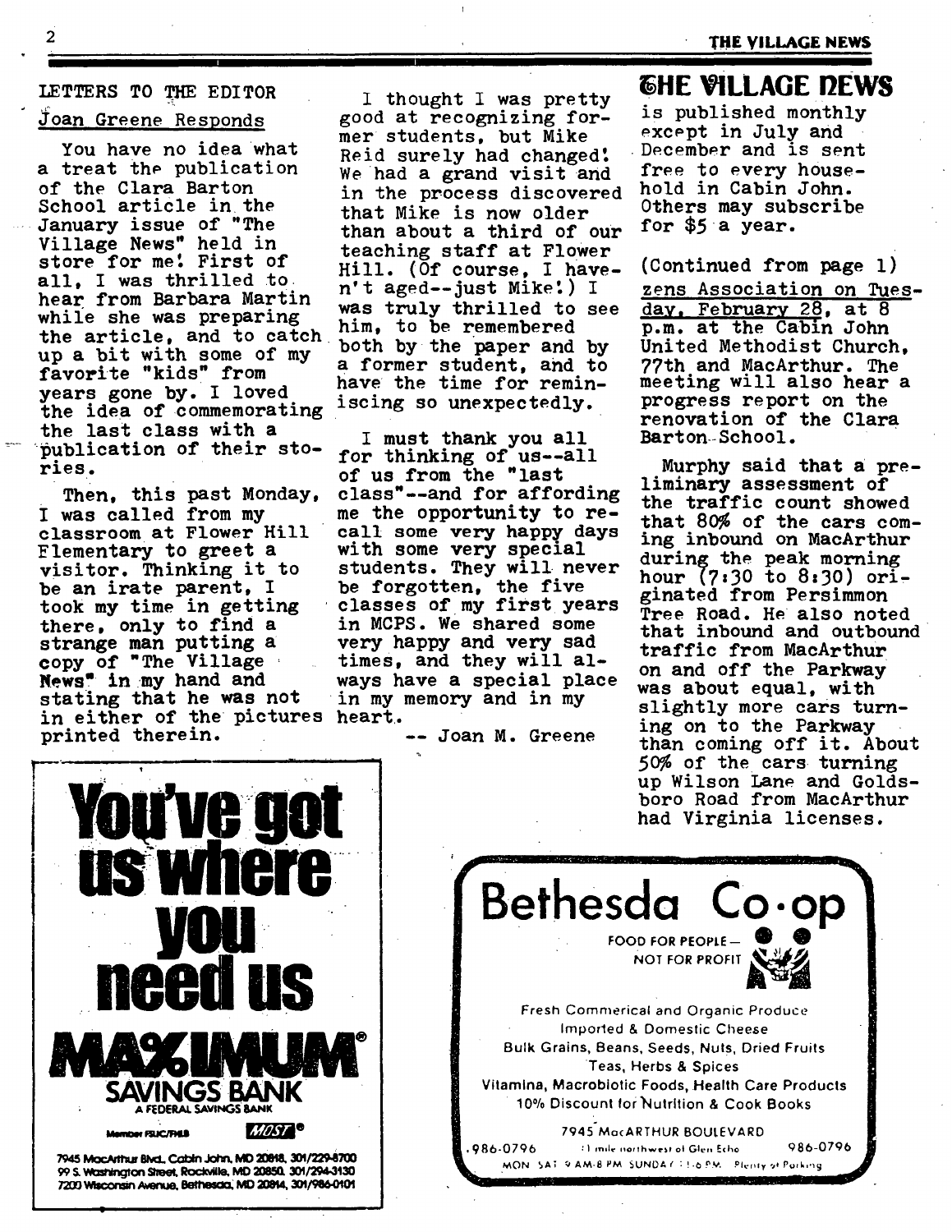### **THE VILLAGE NEWS**  $\qquad \qquad 3$

## **WHAT'S HAPPENING**  IN CABIN JOHN...

A Sunrise Service at 6 a.m. on Faster Sunday, March 26, has been announced by the Cabin John United Methodist Church.0ther events during the preceding Lenten period include Lenten Study Groups, one every Monday at l0 a.m.,and one every Thursday at 8:15 p.m. The church, located at 77th Street and Mac-Arthur Boulevard, will also hold a Maundy Thursday Service at 7:30 p.m. on March 23. @ @ @

Clare Fiore of 78th Street (320-2403) will be editor of the March issue of The Village News, since Andy Rice will be out of the country during that month.



(Classified ads should be sent to P.O. Box  $164$ . Cabin John 20818. Next deadline: 12 noon, Saturday, March  $18$ ,  $1989$ . The rate is 50¢ per line RESPONSIBLE MALE WRITER Wishes to rent onebedroom apartment in Cabin John. Non-smoker, good tenant, good neighbor. Call 229-6319.

FOR SALE Ford Exp 1984, very good condition, gray/red interior, 5-speed. \$2400 or negotiable. Call 229-4469.

VACATION RENTAL Dewey Beach, Del. Ocean block, Carolina Street. Sleeps 12. Washer, dryer, heat. Large screened porch. Families only; no pets. Weekly rates. May \$500, June \$700, July \$1000, August \$1100, September \$800, 0ctober \$500. Discount of \$100 for each week beyond the first. 0ff-seasonweekends available. Martin, 229-3482.

LOOKING for a small big-wheel. Call 229-3332;

MY ARTIST CLIENT has fallen in love with the Cabin John area and needs a large house with studio by July 1. Please call Diane Noble, realtor, 320-3554.

BEACH HOUSE on canal in South Bethany for rent. 0ne-1/2 blocks from ocean. 3 bedrooms, 2 full. baths, 2 decks. Sleeps 8. Call the Amorusos, 320-2685.

WANTED: HOUSECLEANER  $$32$  for 4 hours once a week. Own transportation needed, English, references. Call 229-2926 after 6 p.m.

WANTED: HANDYMAN living in the Cabin John area needed for approx. I0-15 hours a month. Must be available weekdays during normal business hours. Please write to MacArthur Park Condos, 7630 Tomlinson Ave., #39, Cabin John, MD 20818.

WANED: Target rifle or old shotgun (for markmanship training). 229-5794.

WANTED: Late model sedan or station wagon for growing family. 229-5794.